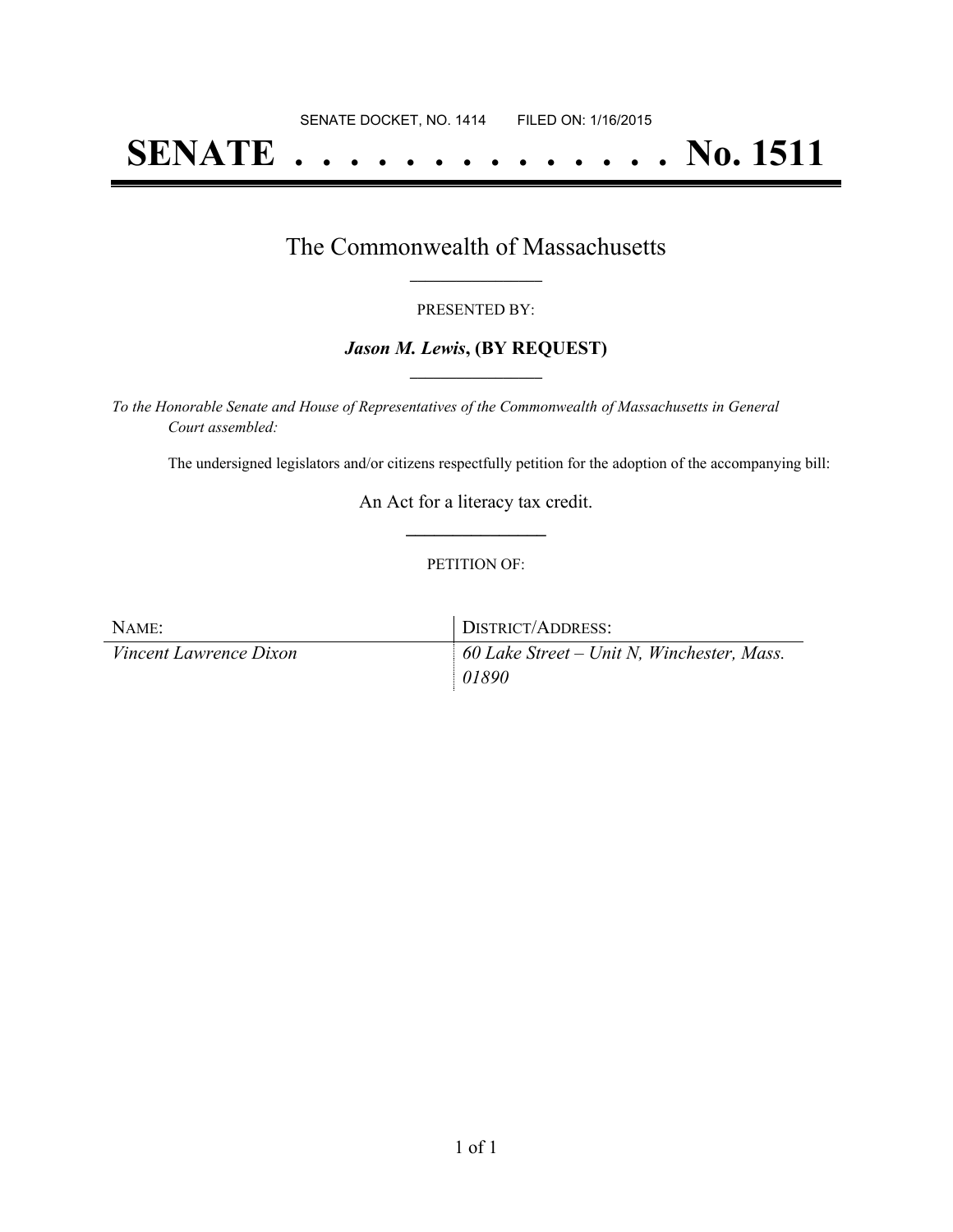## SENATE DOCKET, NO. 1414 FILED ON: 1/16/2015

# **SENATE . . . . . . . . . . . . . . No. 1511**

By Mr. Lewis (by request), a petition (accompanied by bill, Senate, No. 1511) of Vincent Lawrence Dixon for legislation for a literacy tax credit. Revenue.

### The Commonwealth of Massachusetts

**In the One Hundred and Eighty-Ninth General Court (2015-2016) \_\_\_\_\_\_\_\_\_\_\_\_\_\_\_**

**\_\_\_\_\_\_\_\_\_\_\_\_\_\_\_**

An Act for a literacy tax credit.

Be it enacted by the Senate and House of Representatives in General Court assembled, and by the authority *of the same, as follows:*

- 1 SECTION 1. The Massachusetts General Laws are hereby amended by inserting the
- 2 following new chapter:-
- 3 Chapter 78B Literacy Tax Credit
- 4 Section 1. An Act to create a Literacy Tax Credit (LTC), under the Laws of

5 Massachusetts, providing for a Tax Credit, to certain qualified individuals, for specific assistance

6 in helping individuals to gain literacy.

 Section 2. The quality of literacy, learning, and education, being the specific, and proper concern of the Great and General Court since the 1630s, and 1640s, therefore, this Act is created and established, in order that the literacy, and productive economy of the people, and the many individuals of The Commonwealth, may be further improved.

11 Section 3. Each person wishing to become literate, should be tested for their level of 12 literacy and competence, by reasonable standards to be established. Each existing literate person,